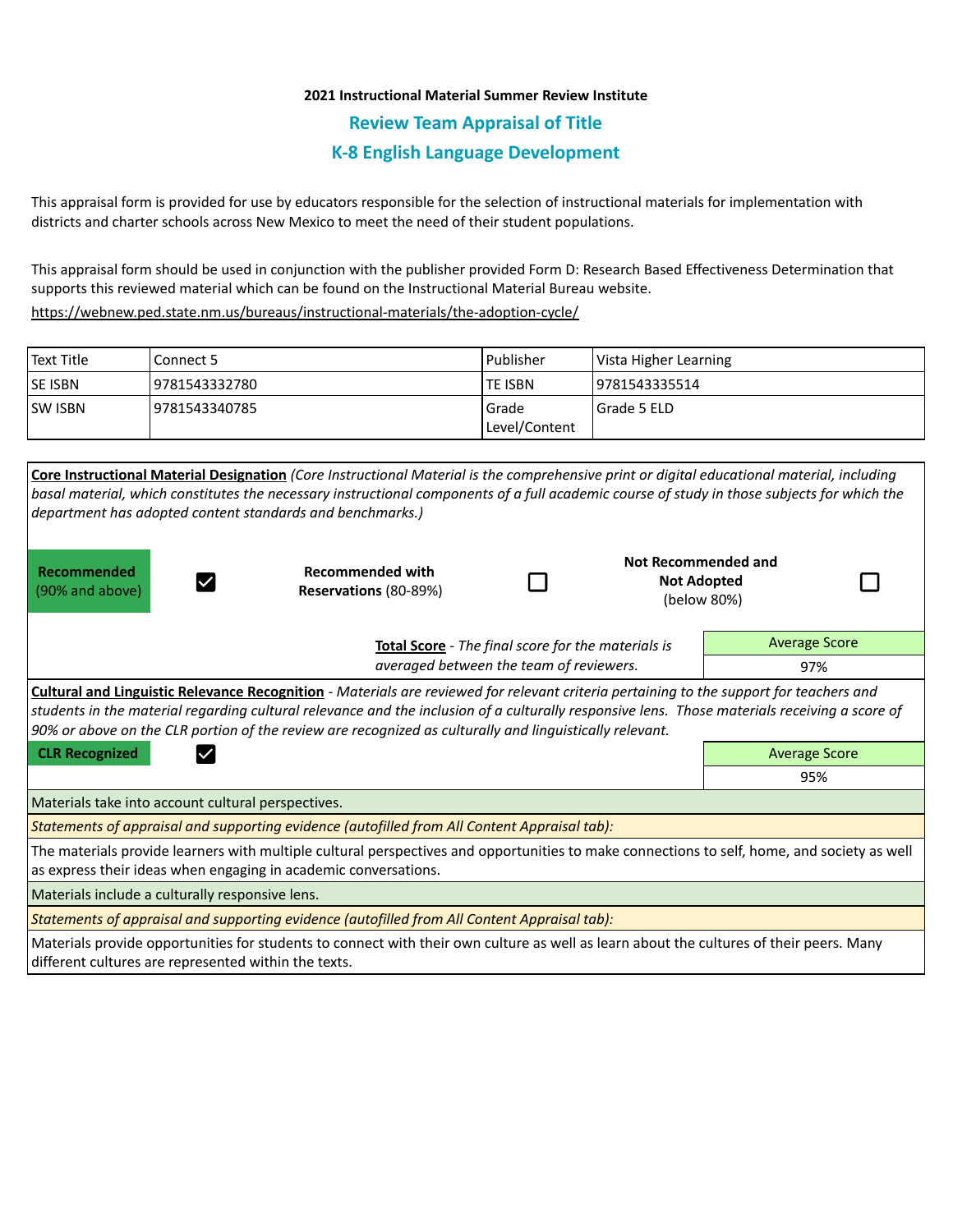**Standards Review** *- Materials are reviewed for alignment with the state adopted content standards, benchmarks and performance standards.*

Average Score

97%

Materials align with the English Language Development Standards.

*Statements of appraisal and supporting evidence:* 

Materials provide instruction for all 5 ELD standards: Language of social & instruction, language arts, mathematics, science and social studies. Connect 5 provides modeling and scaffolding of new vocabulary in content areas. Throughout the course of the curriculum, guidance is provided for teachers to attend to standards based instructional expectations while offering students a variety of reading, writing, speaking, and listening activities to help support student mastery of ELD standards in a variety of settings.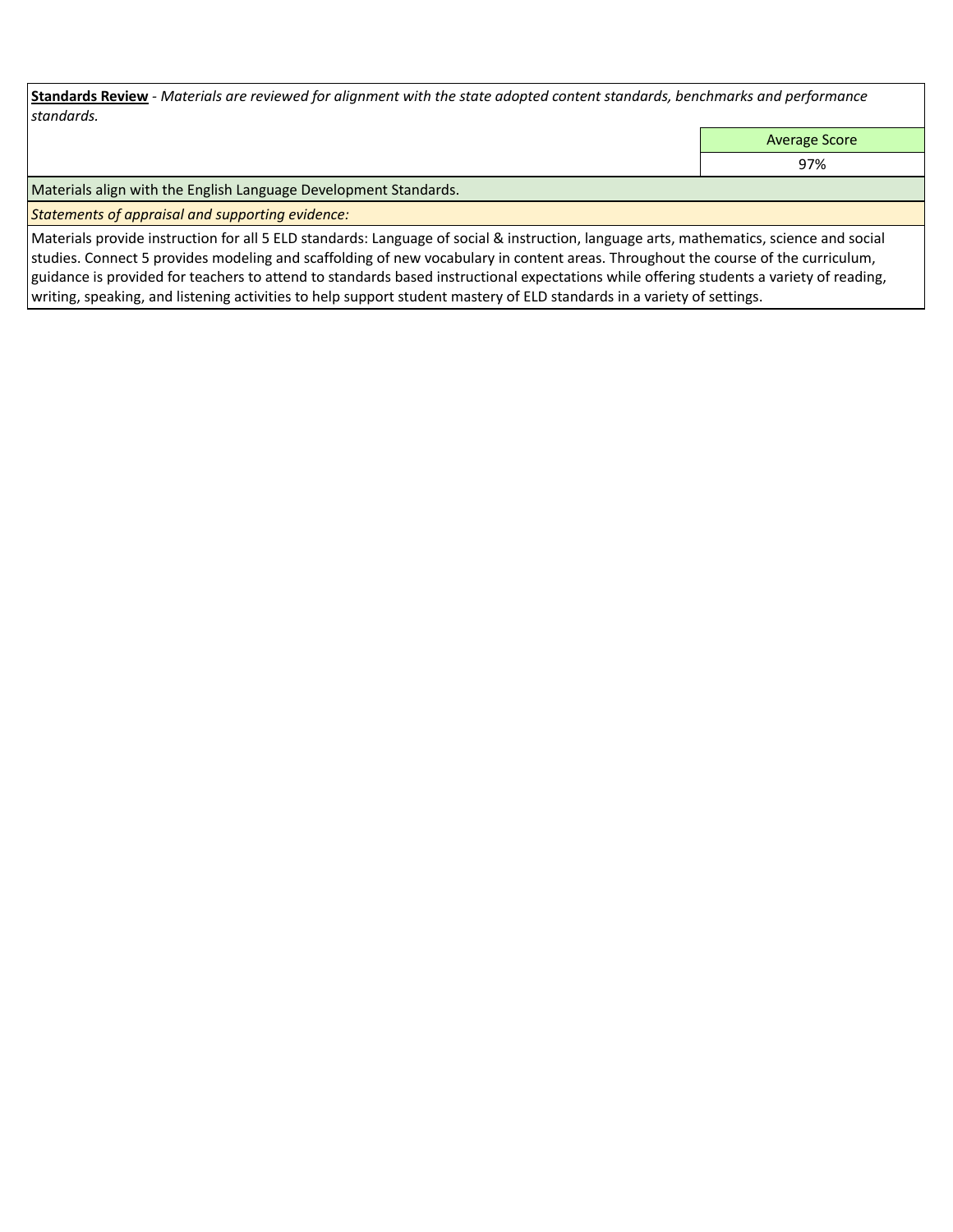**ELD Content Review** *- Materials are reviewed for relevant criteria pertaining to the support for teachers and students in the specific content area reviewed.*

Average Score

ELD materials set clear objectives in English language development and academic language development.

*Statements of appraisal and supporting evidence:* 

Materials provide goals and essential questions at the beginning of the unit; however, they do not provide language objectives or take into consideration the levels of English Proficiency.

ELD materials are grade-level appropriate and connected to the grade-level academic content of language arts, mathematics, science, and social studies.

*Statements of appraisal and supporting evidence:* 

Materials connect to all academic content areas. They also connect to music, art, and media. All of these areas are connected to the overall theme.

ELD materials address and support the rigorous curriculum and instructional purposes to ensure language progression in all four domains: listening, reading, speaking, and writing.

*Statements of appraisal and supporting evidence:* 

Throughout every lesson in each unit there are multiple opportunities for students to practice listening, speaking, reading, and writing. The materials have strategies to support students' work in groups. Lessons are built on to each other and scaffolded for language progression. They provide additional supports,, such as sentence frames, word banks, etc., in the lesson to be used as needed by students. A glossary was embedded in the story to support vocabulary development and a dictionary was provided at the end of the book. The materials provide two levels of differentiation in each lesson which are scaffolding and amplifying.

ELD materials offer various assessment types in all four domains: listening, reading, speaking, and writing.

*Statements of appraisal and supporting evidence:* 

There is opportunity for students to work in small groups or independently to assess. Each unit provides formative and summative assessments with scoring guides and rubrics for speaking and writing. Each lesson provides a formal writing assessment. Unit assessments are not available in the teacher edition. Opportunities are given to collect written and anecdotal assessments in order to determine further instruction. The assessment program is a separate component and also available for teachers.

ELD materials include multiple instructional supports for the various levels of English Language proficiency of students so that students build and practice English language.

*Statements of appraisal and supporting evidence:* 

The ELD materials provide instructional supports for amplify and scaffold. The materials provide word banks, sentence frames, graphic organizers, illustrations/sketches, pictures, and TPR for student support. There are discussion and questioning prompts available. Opportunities are provided for students to work with peers who have the same home language as well as English proficiency level. Students are able to work with peers who have different proficiency levels as well.

ELD materials provide several opportunities to bridge English language development and academic language development in all four domains: listening, reading, speaking, and writing.

*Statements of appraisal and supporting evidence:* 

Each unit introduces new content vocabulary through videos, pictures, discussions, partner activities, provided sentences with context for vocabulary, and graphic organizers to help bridge English and academic language. All of the supports help students develop English and academic language in context. The materials provide opportunities to develop language from word level to discourse level.

ELD materials align with culturally and linguistically responsive pedagogy.

*Statements of appraisal and supporting evidence:* 

The ELD materials consider student background and provide opportunity to make connections to background knowledge. Visuals are multicultural and text brings in information about other cultures. Stories provide opportunities for students to make connections to their own culture as well as other cultures. Texts are not stereotypical but multicultural.

ELD materials provide suggestions and recommendations for the teacher to engage culturally and linguistically diverse families and parents in supporting English language development.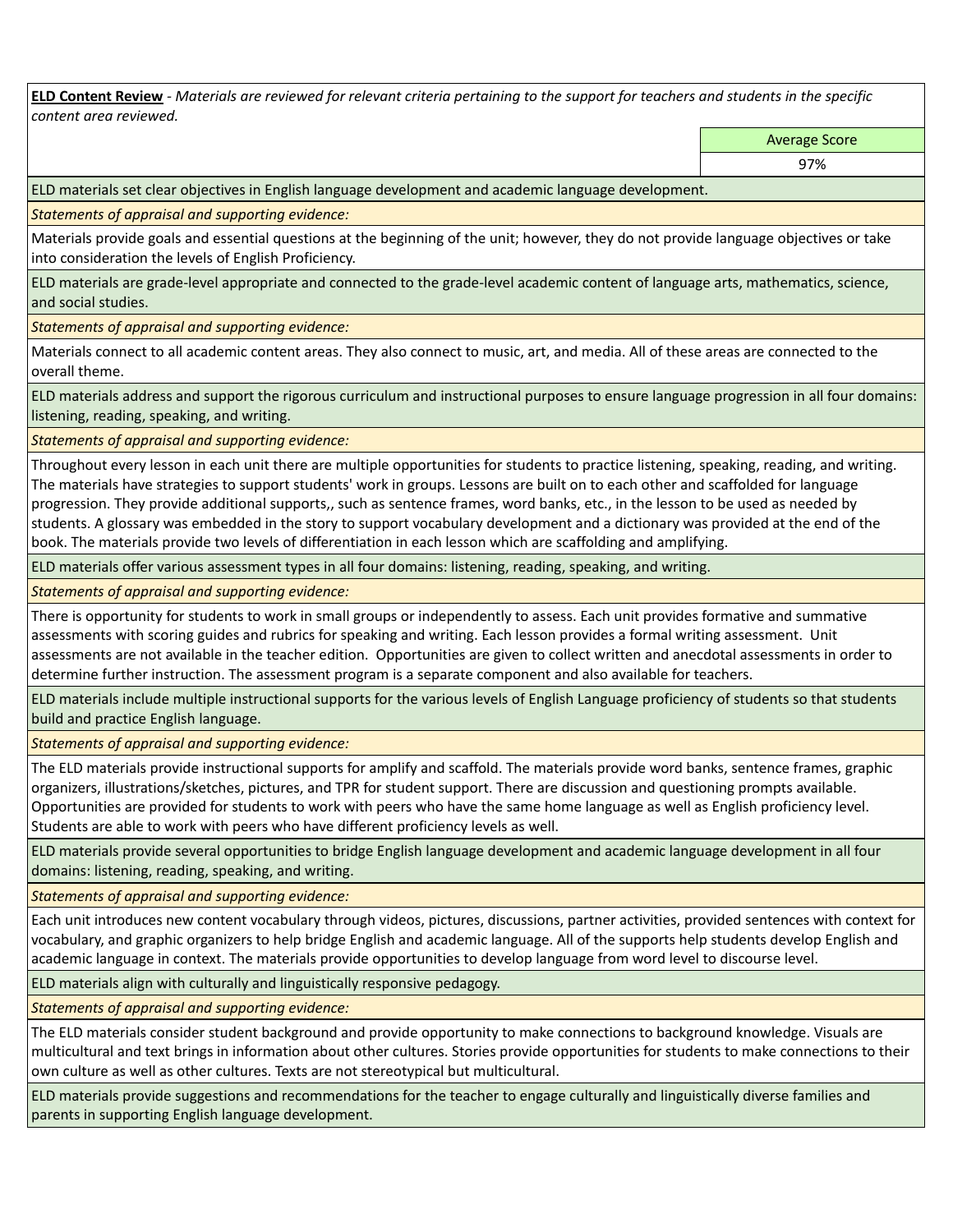*Statements of appraisal and supporting evidence:* 

Home-School connections are given throughout every unit. Projects involve sharing with families or gathering information from families to share with their peers. Cultural connections and notes allow students to share information about their home/culture.

ELD materials support English Learners with special needs and provides multiple curriculum, instructional and assessment opportunities for their English language, and academic language development.

*Statements of appraisal and supporting evidence:* 

The materials provide differentiation for levels of scaffold and amplify. Other instructional supports are included, such as discussion prompts, activating prior knowledge, and building background knowledge of content and vocabulary. Every lesson has opportunities for peer academic conversations and group or partner work before working independently building toward proficiency of lesson goals.

ELD materials provide the Three Features of Language: Word/Phrase Level, Sentence Level or (language forms and conventions) and Discourse Level / Linguistic Complexity

*Statements of appraisal and supporting evidence:* 

The materials provide a word study allowing opportunities to build from word level to discourse level. Every lesson begins with vocabulary and builds knowledge for students to participate in academic conversations. Engaging activities are provided for students to enter at their proficiency level. Student grouping strategies are provided before doing independent work or presenting to the whole group.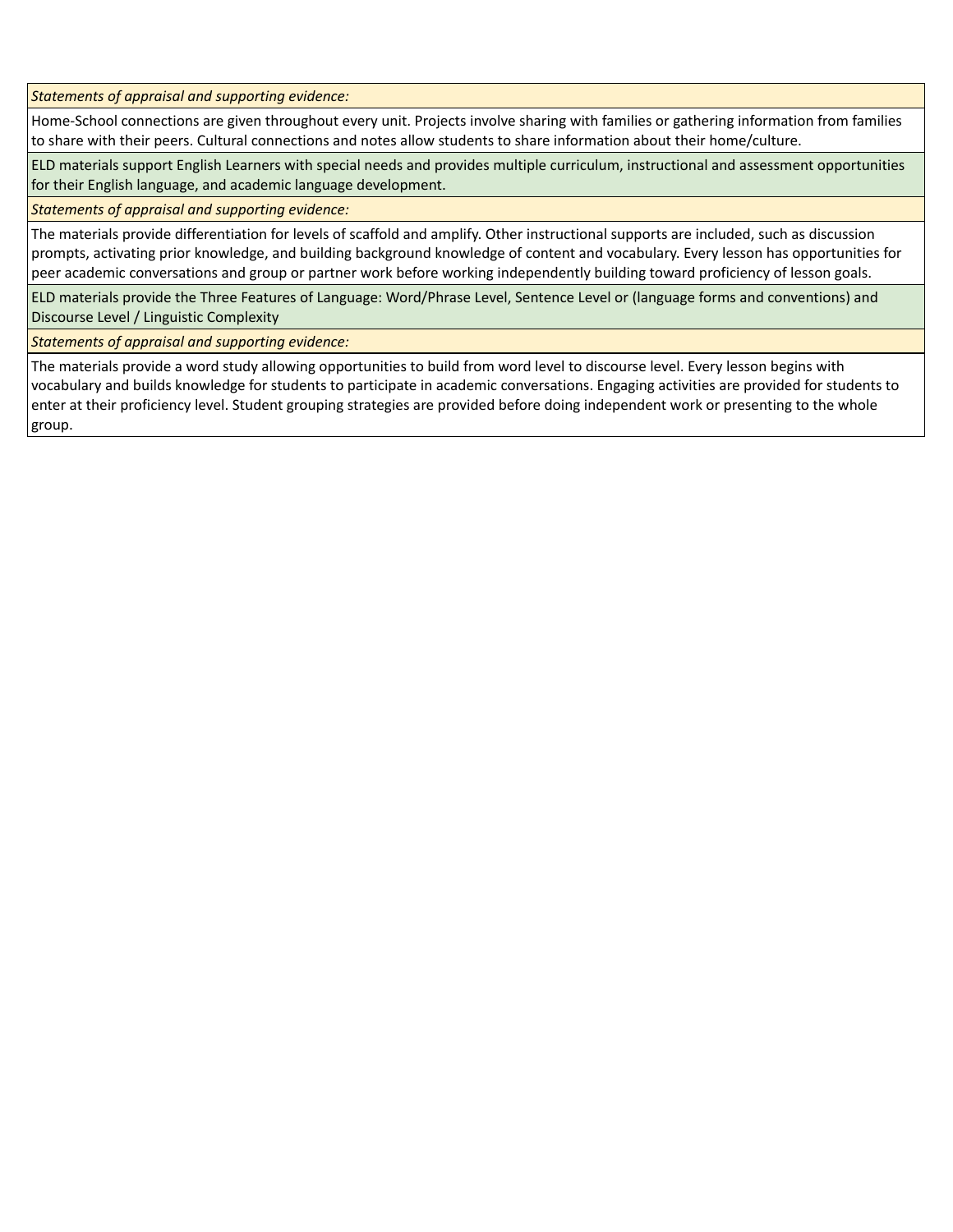**All Content Review** *- Materials are reviewed for relevant criteria pertaining to the support for teachers and students in the material regarding the progression of the standards, lesson structure, pacing, assessment, individual learners and cultural relevance.*

Average Score

97%

Materials are coherent and consistent with the standards that all students should study in order to be college and career ready.

*Statements of appraisal and supporting evidence:*

Each unit contains every content area for the ELD standards: language of social and instructional language, language arts, mathematics, social studies, and science. Lessons in every unit address the topic of the unit.

Materials are well designed and take into account effective lesson structure and pacing.

*Statements of appraisal and supporting evidence:*

A scope and sequence is provided for each unit. Every unit has a pacing guide as well. Units are structured the same with routines for each content area so students are familiar with the program.

Materials support teacher planning, learning, and understanding of the standards.

*Statements of appraisal and supporting evidence:*

Teacher planning and learning have multiple supports for the structure of the unit, and built in routines. The scope and sequence is provided at the beginning of the teacher edition and a pacing guide is provided for every unit. Every unit has an essential question guiding discussions throughout the unit as well as each lesson. Reading lessons provide multiple opportunities to check for understanding. Guides for teacher modeling for questioning and discussion are provided.

Materials offer teachers resources and tools to collect ongoing data about student progress on the standards.

*Statements of appraisal and supporting evidence:*

Students are consistently writing and discussing for teachers to gather evidence. There is an assessment piece that provides numerous activities for students in the built-in routines section at beginning of each unit. This section allows for teachers to observe and the collect data. Pacing guides list given assessments but do not give examples or tell teachers what to do or how to use it to assess students.

Materials support effective use of technology to enhance student learning.

*Statements of appraisal and supporting evidence:*

The materials provide opportunities for students to listen to songs and watch provided videos. Text recordings are provided as well as photographs and illustrations for the art lesson. Students have opportunities to use technology to publish their writing and/or projects.

Materials can be easily customized for individual learners.

*Statements of appraisal and supporting evidence:* 

Differentiation is provided for scaffold and amplify. Supports are provided for students in each lesson such as graphic organizers, word banks, sentence frames or group work. Opportunities are provided to activate prior knowledge and build background knowledge. Validation of student culture are validated through cultural and home-school connections. Cultural notes are provided for teachers to give culturally responsive instruction. Opportunities are provided for students to make text to self and text to world connections.

Materials give all students extensive opportunities and support to explore key concepts.

*Statements of appraisal and supporting evidence:*

Key concepts make connections to all content areas. Opportunities are provided to activate prior knowledge and build background knowledge. Student culture is validated through cultural and home-school connections. Cultural notes are provided for teachers to give culturally responsive instruction. Opportunities are provided for students to make text to self and text to world connections.

Materials take into account cultural perspectives.

*Statements of appraisal and supporting evidence:*

The materials provide learners with multiple cultural perspectives and opportunities to make connections to self, home, and society as well as express their ideas when engaging in academic conversations.

Materials include a culturally responsive lens.

*Statements of appraisal and supporting evidence:*

Materials provide opportunities for students to connect with their own culture as well as learn about the cultures of their peers. Many different cultures are represented within the texts.